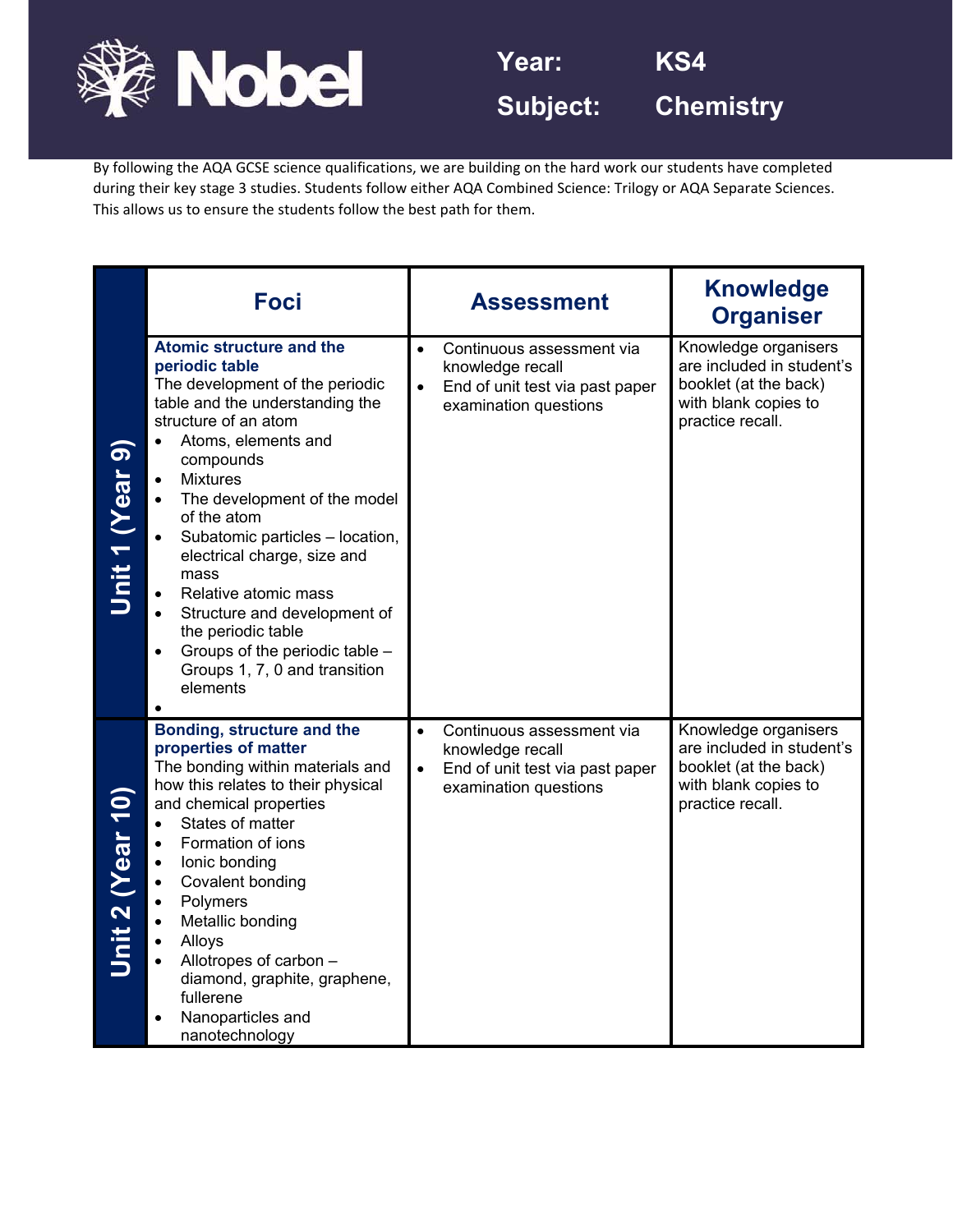

**Subject: Chemistry**

| Unit 3(year 10        | <b>Quantitative chemistry</b><br>Using quantitative methods and<br>calculations to determine reaction<br>outcomes, establish patterns and<br>make predictions of chemical<br>behaviour<br>Conservation of mass and<br>balancing equations<br>Relative formula mass<br><b>Chemical measurements</b><br>Moles<br>Limiting reactants<br>Concentration of solutions -<br>$g/dm3$ and mol/dm <sup>3</sup><br>Yield and atom economy<br>Gas volume<br>$\bullet$ | $\bullet$<br>$\bullet$                           | Continuous assessment via<br>knowledge recall<br>End of unit test via past paper<br>examination questions                                                                                                                                                                                                                                                                                                                                                                        | Knowledge organisers<br>are included in student's<br>booklet (at the back)<br>with blank copies to<br>practice recall. |
|-----------------------|-----------------------------------------------------------------------------------------------------------------------------------------------------------------------------------------------------------------------------------------------------------------------------------------------------------------------------------------------------------------------------------------------------------------------------------------------------------|--------------------------------------------------|----------------------------------------------------------------------------------------------------------------------------------------------------------------------------------------------------------------------------------------------------------------------------------------------------------------------------------------------------------------------------------------------------------------------------------------------------------------------------------|------------------------------------------------------------------------------------------------------------------------|
| <b>Unit 4(year 10</b> | <b>Chemical changes</b><br>Developing an understanding of<br>common reactions and using<br>these to predict the outcomes of<br>other reactions<br>Reactions and reactivity of<br>metals<br><b>Extraction metals</b><br>$\bullet$<br>Oxidation and reduction<br>(redox)<br>Reactions of acids and<br>neutralisation, including<br>titration<br>Electrolysis<br>Half equations                                                                              | $\bullet$<br>$\bullet$<br>$\bullet$<br>$\bullet$ | Continuous assessment via<br>knowledge recall<br>Required practical 1-<br>Preparing a pure and dry<br>sample of soluble salts from<br>an insoluble oxide or<br>carbonate<br>Required practical 2-<br>Determining reacting volumes<br>of a strong acid and alkali<br>through titration<br>Required practical 3-<br>investigating what happens<br>when aqueous solutions are<br>electrolysed using inert<br>electrodes<br>End of unit test via past paper<br>examination questions | Knowledge organisers<br>are included in student's<br>booklet (at the back)<br>with blank copies to<br>practice recall. |
| Unit 5(year 10        | <b>Energy changes</b><br>The transfer of energy within<br>reactions and how this affects the<br>surroundings. How electricity can<br>be produced and used within<br>chemical reactions<br>Exothermic and endothermic<br>reactions<br>Reaction profiles<br>Bond energies<br>Chemical and fuel cells                                                                                                                                                        | $\bullet$<br>$\bullet$<br>$\bullet$              | Continuous assessment via<br>knowledge recall<br>Required Practical 4 -<br>Investigating the variables that<br>affect temperature change<br>End of unit test via past paper<br>examination questions                                                                                                                                                                                                                                                                             | Knowledge organisers<br>are included in student's<br>booklet (at the back)<br>with blank copies to<br>practice recall. |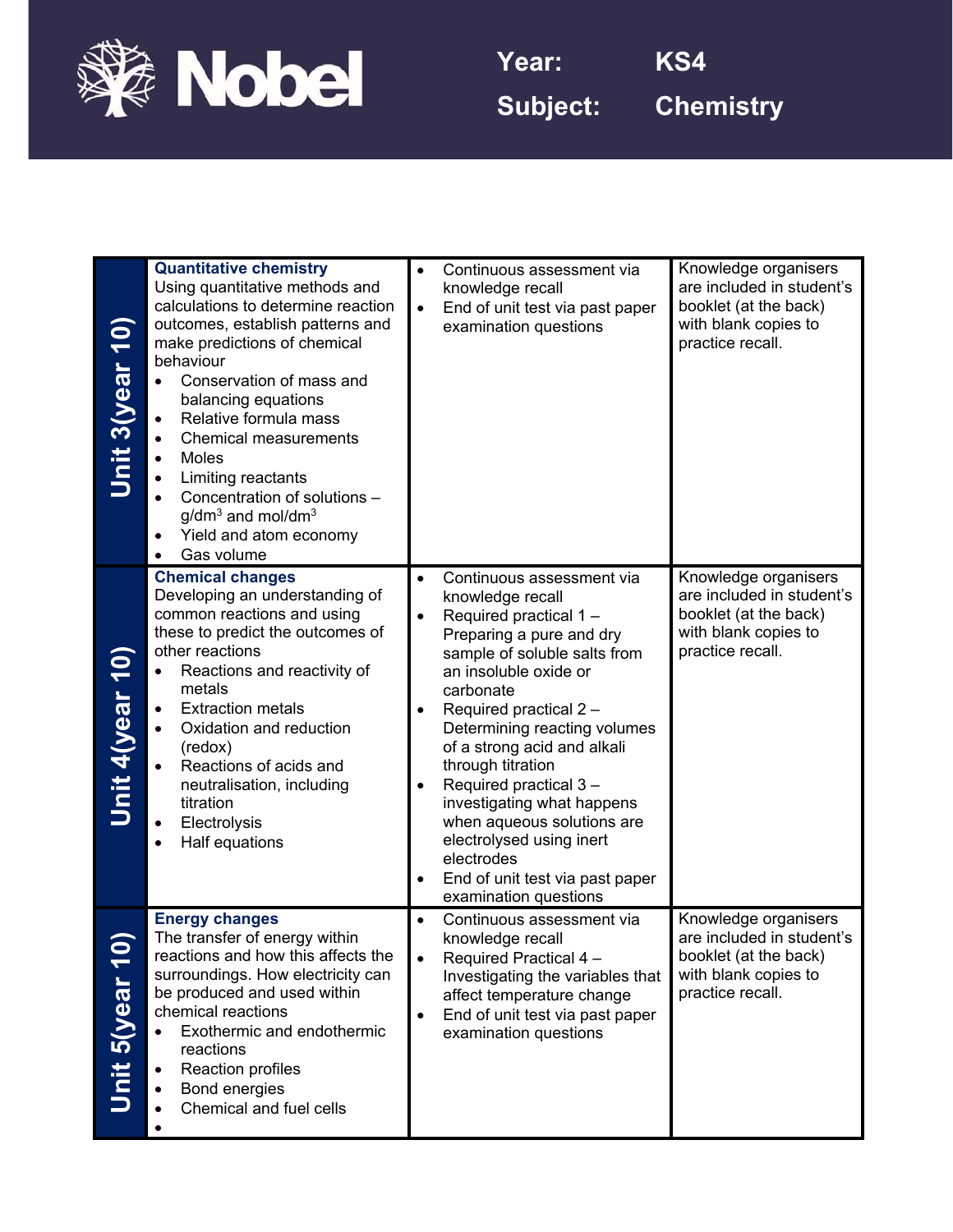

**Subject: Chemistry**

| <b>Jnit 6(year 10)</b> | The rate and extent of chemical<br>change<br>Determining the rate at which a<br>reaction is moving, including<br>dynamic equilibrium<br>Calculating rate of reaction<br>and the factors that can affect<br>it, including catalysts<br>Collision theory and activation<br>$\bullet$<br>energy<br>Reversible reactions and<br>$\bullet$<br>dynamic equilibrium<br>Changing conditions and the<br>$\bullet$<br>effect on equilibrium                         | $\bullet$<br>$\bullet$ | Continuous assessment via<br>knowledge recall<br>Required practical 5-<br>Investigating how changing<br>concentration affects rate of<br>reaction using two different<br>methods<br>End of unit test via past paper<br>examination questions | Knowledge organisers<br>are included in student's<br>booklet (at the back)<br>with blank copies to<br>practice recall. |
|------------------------|-----------------------------------------------------------------------------------------------------------------------------------------------------------------------------------------------------------------------------------------------------------------------------------------------------------------------------------------------------------------------------------------------------------------------------------------------------------|------------------------|----------------------------------------------------------------------------------------------------------------------------------------------------------------------------------------------------------------------------------------------|------------------------------------------------------------------------------------------------------------------------|
| <b>Unit 7(year 11</b>  | <b>Organic chemistry</b><br>The chemistry of carbon<br>compounds, their sources and the<br>modifications of them to produce<br>new and useful materials.<br>Crude oil<br>$\bullet$<br>Fractional distillation and uses<br>$\bullet$<br>of the fractions<br>Hydrocarbons and their<br>properties<br>Homologous series - alkanes,<br>$\bullet$<br>alkenes, alcohols, carboxylic<br>acids<br>Polymerisation<br>$\bullet$<br>Amino acids and DNA<br>$\bullet$ | $\bullet$<br>$\bullet$ | Continuous assessment via<br>knowledge recall<br>End of unit test via past paper<br>examination questions                                                                                                                                    | Knowledge organisers<br>are included in student's<br>booklet (at the back)<br>with blank copies to<br>practice recall. |
| <u>Unit 8year10)</u>   | <b>Chemistry of the atmosphere</b><br>Understanding the development<br>and changes within the<br>atmosphere including causes of<br>pollution and global warming.<br>Composition and evolution of<br>the atmosphere<br>Greenhouse gases<br>Climate change and global<br>$\bullet$<br>warming<br>Carbon footprints<br>$\bullet$<br>Pollutants<br>$\bullet$                                                                                                  | $\bullet$              | Continuous assessment via<br>knowledge recall<br>End of unit test via past paper<br>examination questions                                                                                                                                    | Knowledge organisers<br>are included in student's<br>booklet (at the back)<br>with blank copies to<br>practice recall. |